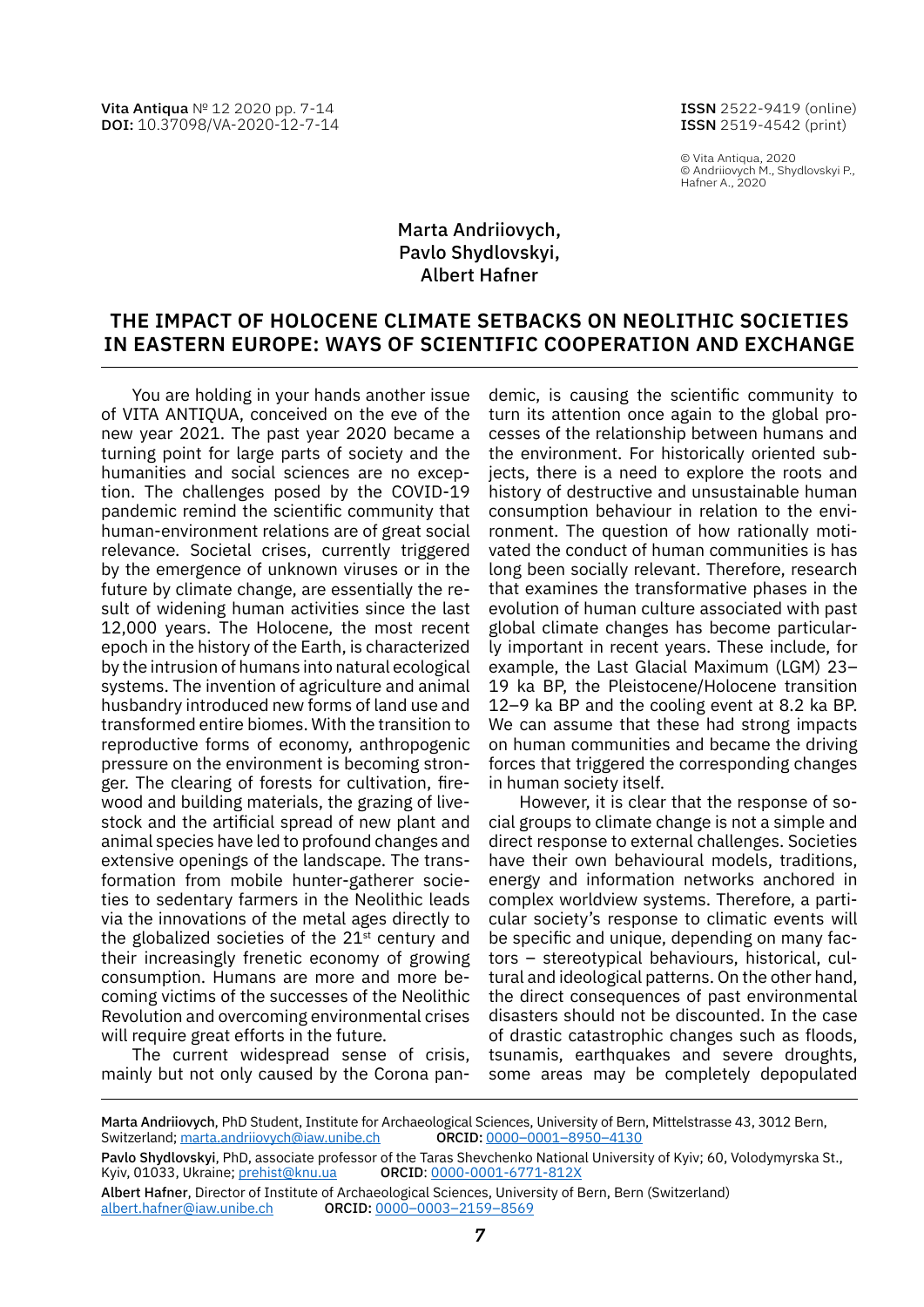while others are repopulated by environmental refugees. The Neolithic Revolution itself and the neolithization processes it triggered were essentially the response of prehistoric societies to a significant climatic warming at the end of the Pleistocene. However, the processes of neolithization took on their specific characteristics in each individual economic system and population group. For example, innovations that appeared in the early agrarian societies of the Near East and the Balkans (pressure blade technology, pottery production, agriculture, painted implements, metalworking) spread differently and at different times among the Neolithic populations of Eastern Europe. At the same time, these climatic changes, together with significant landscape changes (retreat of continental glaciers, marine transgression, floods, changes in the water system), became direct migration factors when large areas became uninhabitable or when significant demographic pressure developed in certain regions.

The study of the interaction of nature and society in the Holocene was one of the tasks of the Swiss National Science Foundation (SNSF) Institutional Partnership project "Network in Eastern European Neolithic and Wetland Archaeology for the improvement of field techniques and dating methods (NEENAWA)". The program brought together scientists from research centres in Switzerland, North Macedonia, Russia and Ukraine. One of the main research topics was the study of the interaction of settlement structures within wetland environments in the Neolithic of Eastern and Southern Europe. The results of the work were widely reported at scientific seminars and conferences in Switzerland, North Macedonia, Germany, Lithuania and Ukraine. Two international conferences held in Kyiv were dedicated to the problems of interaction between prehistoric societies and the environment:

– HUMAN & LANDSCAPE : Geographical approach in the Prehistoric Archaeology (February 3-5, 2016), [http://vovkcenter.org.ua/en/2016](http://vovkcenter.org.ua/en/2016-hl/) [hl/](http://vovkcenter.org.ua/en/2016-hl/) , <http://vitaantiqua.org.ua/en/archives/200>;

– Wetland Archaeology and Prehistoric Networks in Europe (September 15th-18th, 2017), [http://vovkcenter.org.ua/en/2017-wa/](file:///F:/Verstka/VitaAntiqua/2020/VA_2020_Orig/.ua/en/2017-wa/) , [http://](http://vitaantiqua.org.ua/en/archives/960) [vitaantiqua.org.ua/en/archives/960](http://vitaantiqua.org.ua/en/archives/960).

As part of the NEENAWA program, Center for Paleoethnological Research together with Taras Shevchenko National University of Kyiv has published a number of books on the interaction of nature and prehistoric society, including:

– Prehistoric Archaeology of the Lower Desna Region (Shydlovskyi et al. 2016);

– International Scientific Conference "HU-MAN&LANDSCAPE:Geographicalapproachinthe Prehistoric Archaeology" (ed. Shydlovskyi 2016);

– Wetland Archaeology and Prehistoric NetworksinEurope/NEENAWAInternationalScientificConference (ed. Morozova, Shydlovskyi 2017);

– VITA ANTIQUA 9. HUMAN & LANDSCAPE: Prehistoric Archaeology of Eastern Europe (ed. Shydlovskyi 2017);

– VITA ANTIQUA 10. Prehistoric Networks in Southern and Eastern Europe (ed. Shydlovskyi 2018).

The activities performed during and arising from NEENAWA project between 2015 and 2020 were documented in a joint book and a conference publication:

– Network in Eastern European Neolithic and Wetland Archaeology. Scientific Cooperation between Eastern Europe and Switzerland (Hafner et al. 2020a);

– Settling Waterscapes in Europe : The archaeology of Neolithic and Bronze Age piledwellings (Hafner et al. 2020b).

With the organisation of the session "The Climate Impact on European Neolithic Societies During the 8.2ky BP Events Near River Basins and Lakes" at the 26<sup>th</sup> Annual Virtual Conference of the European Association of Archaeologists (EAA, 24-30 August 2020), issues related to the economy and ecology of Neolithic communities linked to water bodies were discussed (Andriiovych et al. 2020). This session included presentations dealing with the specific situation of these communities in the face of changing climatic background. The focus was on the question of possible positive or negative consequences for the population as well as on the potential for innovation. This collection includes a major part of the presentations from the EAA session.

In South-Eastern Europe the onset of the Neolithic coincides with the 6,200 BC event. Due to the major changes it has triggered worldwide, this climatological event has received considerable interest in various scientific fields. Ecologists, climatologists, geologists, archaeologists and dendrochronologists were equally interested in this cold setback, which lasted between 150 to 400 years. The 6,200 BC event initiated with a rapid decline in the average temperature, which could have had a major influence on the Neolithic populations as a whole: from changes in the local cultural, social and economic practices to waves of migration. According to the latest results, there might be a link between climatic and cultural changes during the Early and Middle Neolithic in Europe and the Near East. In addi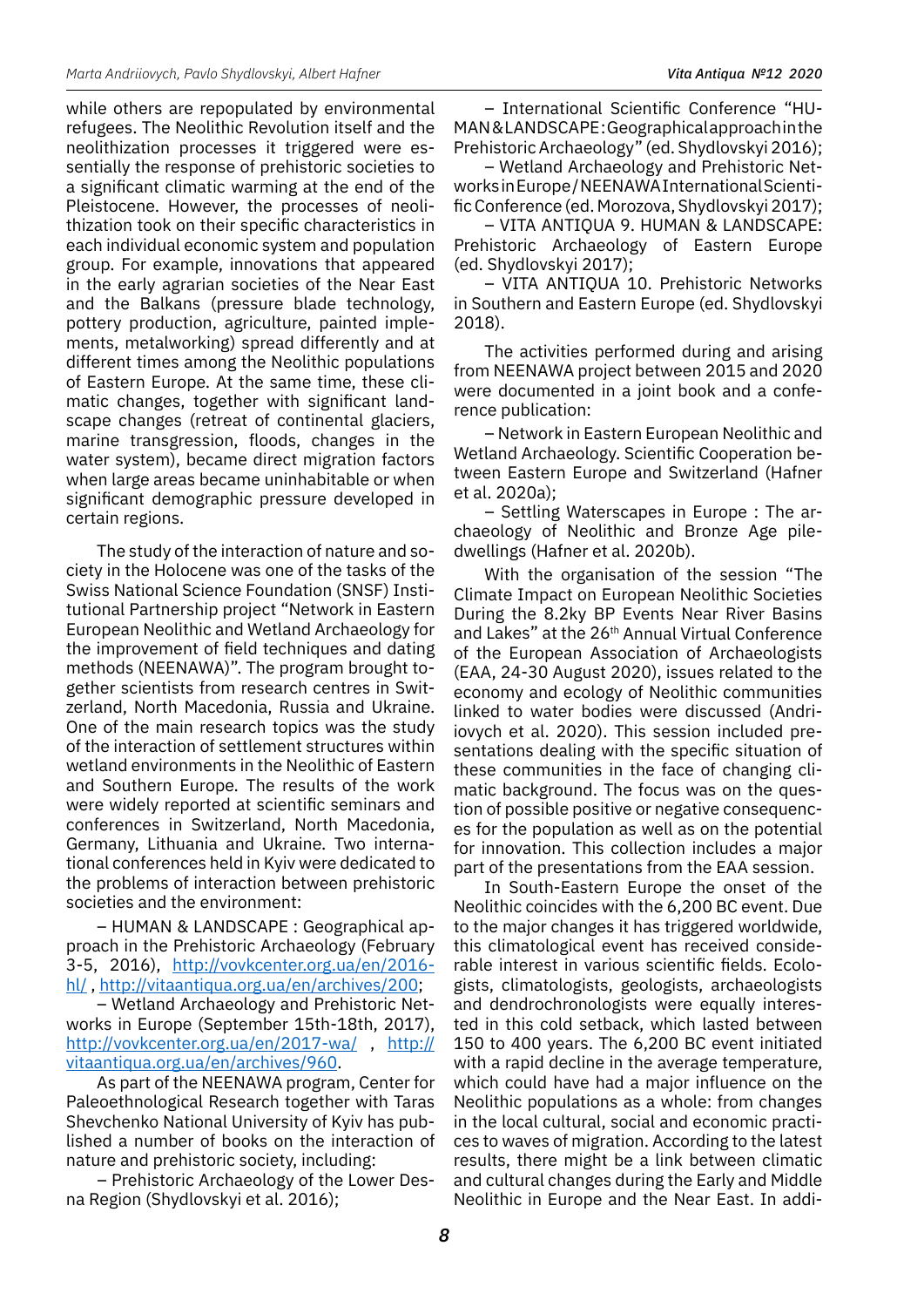tion to the cooling effect, the significant rise in sea levels has mainly affected river systems. The communities living in these areas were therefore under particular adaptation pressure. Also, during that time there is evidence of migration waves of communities in Eastern Europe and at the Mediterranean coasts. The 6,200 BC effects might be visible in Neolithic cultures of today territories of Cyprus, Greece, Northern Macedonia, Bulgaria, Ukraine, Poland, Spain and Russia. The palaeoclimatic changes of this climatic setback could have reversed the neolithization of Europe, but on the contrary they triggered extensive processes of innovation and adaptation. This is indicated, among other things, by the fact that numerous communities began to produce pottery in the early 6<sup>th</sup> millennia BC. In this collection of scientific papers, we present works related to the topic of the neolithization of Eastern European societies on the background of changing natural environment.

The following articles are devoted, first, to the cultural transformations of prehistoric societies during the global climate changes of the late Pleistocene–Early Holocene era and, second, to the study of local phenomena in the development of Neolithic communities and changes in their material culture during the early Holocene cooling event 6,200 BC. It goes without saying that these questions cannot be solved without careful analysis of the chronology of the final Palaeolithic, Mesolithic and Neolithic.

The collection of articles is opened by the work of *Slavomir Kadrow*, which provides a critical analysis of theories of environmental influence on the development of prehistoric societies and migration processes. The author concludes that even the best-documented influence of climatic factors was not a direct driver in migration or cultural transformation. It is part of the so-called border conditions of cultural and civilizational phenomena, and may be a necessary condition for cultural change, but it is never sufficient. Reconstructing the necessary and sufficient conditions for social change requires knowledge of the images of the world prevalent in a given society, which involve moral and practical options for solving organizational and legal problems in such important areas as worldview and religion.

*Andriiovych Marta* notes that some of the effects and results of climate changes can be traced only in the long-term perspective, mainly as a sequence of interrelated and cross-influenced events. In the article, the author claims that with the cooling of the 6,200 BC, the societies of the steppe Black Sea region underwent profound changes that could be caused by the appearance of new populations in the region. One of the characteristic features of the newly arrived communities was the production of ceramics and the spread of a new funeral tradition. Burying the dead extended on the back with elongated limbs becomes the main feature for cemeteries of the Mariupol type.

The article by *Dmytro Kiosak, Svitlana Ivanova* and *Zhanna Matviishyna* deals with the reconstruction of climatic conditions in steppe Ukraine during the mentioned climatic event and analyses the reaction of the Neolithic population to changes in the water regime of rivers and floristic assemblages. As part of the site-oriented approach, the authors turn to the materials of the Melnychna Krucha settlement, which contains a sequence of layers covering 7,500–1,200 BC. One of the authors' conclusions is that the cooling event 6,200 BC was accompanied by powerful changes in the water regime of large rivers of the Black Sea coast as Southern Bug and Dnieper.

The article of *Andriy Sorokun* and *Pavlo Shydlovskyi* is presents an attempt to analyse the archaeological and climate backgrounds of the spread of Kukrek technocomplex together with the traditions of ceramic production in the Kyiv Dnieper Region. One of the main results of the study is the conclusion about the complexity of migration processes in the Early Holocene, which is manifested in significant variability of sites, and in various combinations of Janislawice, Kukrek, Bug-Dniester and Dnipro-Donetsk components in lithic and ceramic assemblages. Settlement dynamics was marked by significant fluctuations and uneven peopling of the Kyiv Dnieper Region. At the base of this dynamic was global climate change, the main ones being the coolings of the Younger Dryas and the 6,200 BC event.

The paper by *Olga Lozovskaya* and *Ekaterina Ershova* considers the transformations of material culture features of the hunting and fishing population of the Volga-Oka interfluve during the catastrophic events of 8.2ky BP, studied on the example of Zamostje 2. The results of archaeological and paleoecological research and comparison with published data on this region shows a picture of the rapid development of traditions of material culture in the second half of the 7<sup>th</sup> and early 6<sup>th</sup> millennia BC on the background of regional instability of the ecological situation.

This publication will be important for the study of the local manifestations of the different responses of prehistoric societies to climate setbacks in the early Holocene. We feel the need to increase the rational, conscious factors in human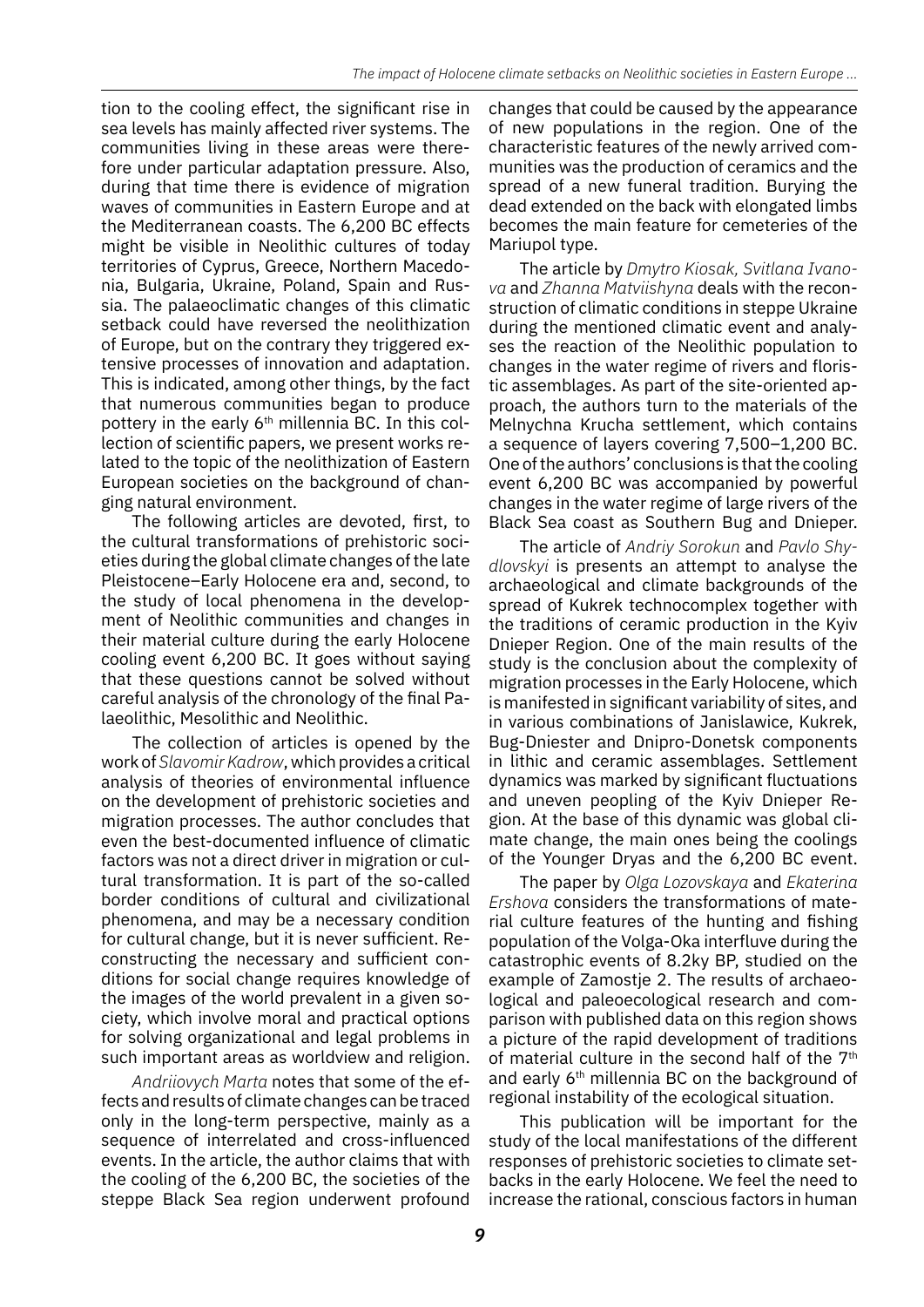behaviour. Therefore, one of the main vectors of activities of modern science should be the use of holistic and ecological approaches in research and educational practice. Education with a focus on sustainability should be based on scientific data that provide an understanding of the objective state of affairs in the interaction of nature and society in the past and present. An intensive examination of these topics in the study of prehistory at universities is to demand. Due to the new challenges facing the education sector as a result of the pandemic situation, it was a matter of urgency in 2020/2021 to develop online formats for training courses. These had to take into account the specificity of archaeological education, which requires direct interaction with objects and artefacts. In order to unite science and training through the interaction of the student audience with the professional environment, the Centre for Palaeoethnological Research decided to develop a multimedia training course "Nature and Society in Prehistoric Europe" in 2021. The theme of the course was directly related to the current problems of society's relations with the environment. Lecturers – all well-known researchers of prehistory from universities and museums in France, Italy, Poland, Portugal, Switzerland and Ukraine – were involved in creating the course content ([http://vovkcenter.org.](http://vovkcenter.org.ua/en/naturesociety/) [ua/en/naturesociety/](http://vovkcenter.org.ua/en/naturesociety/) ). The organisation of this multimedia training course was kindly supported by the European Union in the framework of the House of Europe Programme [\(https://houseo](https://houseofeurope.org.ua/en)[feurope.org.ua/en](https://houseofeurope.org.ua/en) ).

#### **REFERENCES**

- Andriiovych, M., Demchenko, O., Hinz, M. 2020. The climate impact on European Neolithic societies during the 8.2-ky BP events near river basins and lakes shores. In: #Networking. *26th EAA Virtual Annual Meeting – Abstract Book*. Prague: EAA, 433-435.
- Hafner, A., Dolbunova, E., Mazurkevich, A., Morozova, Y., Naumov, G., Nielsen, E., Shydlovskyi, P., Todoroska, V. 2020a. Network in Eastern European Neolithic and Wetland Archaeology. Scientific Cooperation between Eastern Europe and Switzerland (*Bern Working Papers on Prehistoric Archaeology* 3). Bern: Bern Open Publishing; Institute of Archaeological Sciences, <https://doi.org/10.7892/boris.146724> .
- Hafner A., Dolbunova, E., Mazurkevich, A., Pranckenaite, E., Hinz, M. (eds.). 2020b. Settling Waterscapes in Europe : The archaeology of Neolithic and Bronze Age pile-dwellings. *Open Series in Prehistoric Archaeology* 1. Bern and Heidelberg: Propylaeum. 290 p., <https://doi.org/10.11588/propylaeum.714> .
- Morozova, Y., Shydlovskyi, P. (eds.). 2017. Wetland Archaeology and Prehistoric Networks in Europe / *NEENAWA International Scientific Conference*, September 15th-18th, 2017, Kyiv – Kaniv. Kyiv: VITA ANTIQUA library, <http://doi.org/10.5281/zenodo.1188274> .
- Shydlovskyi, P. (ed.). 2016. *International Scientific Conference "HUMAN & LANDSCAPE: Geographical approach in the Prehistoric Archaeology"* (February 3-5, 2016, Kyiv, Ukraine) : Abstracts. Kyiv: VITA ANTIQUA Library, <http://doi.org/10.5281/zenodo.1188555> .
- Shydlovskyi, P. (ed.). 2017. HUMAN & LANDSCAPE: Prehistoric Archaeology of Eastern Europe. *VITA ANTIQUA 9*. Kyiv: Center for Paleoethnological Research, <https://doi.org/10.37098/VA-2017-9> .
- Shydlovskyi, P (ed.). 2018. Prehistoric Networks in Southern and Eastern Europe. *VITA ANTIQUA 10*. Kyiv: Center for Paleoethnological Research, <http://vitaantiqua.org.ua/en/archives/8650#more-8650>.
- Shydlovskyi, P., Lysenko, S., Kyrylenko, O., Sorokun, A., Pichkur, Ye. 2016. *Prehistoric Archaeology of the Lower Desna Region* (Pervisna arkheolohiia Nyzhnioho Podesennia). Kyiv: VITA ANTIQUA Library (in Ukrainian), <http://doi.org/10.5281/zenodo.1190152> .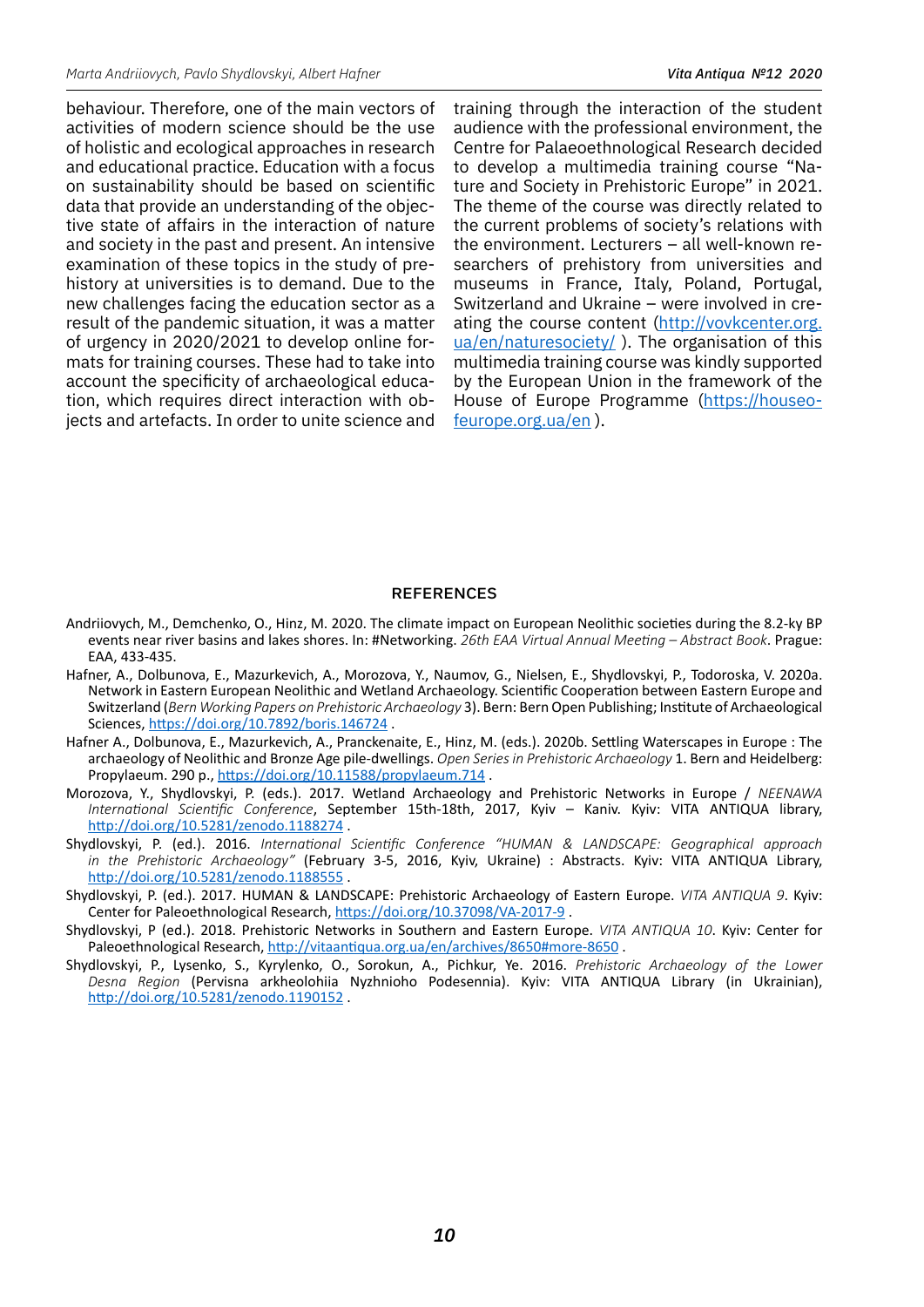## Марта Андрійович, Павло Шидловський, Альберт Хафнер

# **Вплив голоценових кліматичних змін на неолітичні суспільства Східної Європи: шляхи наукової співпраці та обміну**

Наразі ви тримаєте в руках черговий номер журналу VITA ANTIQUA, формування якого завершується у переддень нового 2021 року. Попередній рік став переламним для багатьох галузей людської діяльності і не виключеннямстала сфера гуманітарного знання та суспільствознавства. Виклики, спричинені пандемією COVID-19, нагадують науковому співтовариству, що відносини між людиною та довкіллям мають велике суспільне значення. Соціальні кризи, спричинені появою невідомих вірусів в даний час, або зміною клімату в найближчому майбутньому, є результатом розширення людської діяльності в останні 12 000 років. Голоцен, найновіша епоха в історії Землі, характеризується вторгненням людей у природні екологічні системи. Поширення сільського господарства та тваринництва спричинило виникнення нових форм землекористування та переформатування цілих екосистем. При переході до відтворювальних форм господарства антропогенний тиск на навколишнє середовище стає більш потужним. Вирубування чи випалювання лісів під поля, задля палива та будівельного матеріалу, випас худоби, штучне поширення нових видів рослин і тварин – призводило до глибоких змін у ландшафті. Перехід від мобільних колективів мисливців-збирачів до осілих неолітичних землеробів, через інновації доби металів, призвів до глобалізованих суспільств ХХІ століття та економіки дедалі зростаючого споживання. Люди все більше стають жертвами успіхів неолітичної революції, а подолання екологічних криз потребуватиме великих зусиль у майбутньому.

Поширене нині відчуття кризи, головним чином, але не лише спричинене пандемією, змушує наукову спільноту ще раз звернути свою увагу на глобальні процеси взаємовідносин між людиною та природою. Для історично орієнтованих дисциплін існує потре-

ба в з'ясуванні коренів та історії становлення руйнівної споживацької поведінки людських істот по відношенню до навколишнього середовища. Актуальним стає питання наскільки поведінка людських спільнот є раціонально мотивованою. Тому наукові дослідження, що вивчають перехідні фази розвитку людської культури, пов'язані з минулими глобальними змінами клімату, набувають особливої ваги в останні роки. До таких кліматичних змін слід віднести останній льодовиковий максимум 23-19 тис. років тому, перехід від плейстоцену до голоцену 12-9 тис. років тому, похолодання 8,2 тис. років тому. Можна припустити, що ці зміни справили потужний вплив на людські спільноти і стали тими рушійними силами, які спричинила відповідні трансформації в самому людському суспільстві.

Однак, безумовно, що відповідь суспільних груп на кліматичні зміни не є простою прямою реакцією на зовнішні виклики. Суспільства мають власні моделі поведінки, традиції, енергетичні та інформаційні зв'язки, що постулюються у складних світоглядних системах. Тому відповідь конкретного суспільства на кліматичні події буде специфічною та унікальною в залежності від багатьох чинників – стереотипів поведінки, історичних, культурних, світоглядних паттернів. З іншого боку, не слід також виключати і прямих наслідків екологічних катастроф у минулому. При різких змінах – повенях, цунамі, землетрусах, сильної посухи, одні території могли зазнати депопуляції, в той час як на інших з'являються екологічні біженці. Сама по собі неолітична революція та викликані нею процеси неолітизації, що проявились в поширенні різних інновацій в технології та економіці, були по-суті відповіддю первісних суспільств на значне пом'якшення кліматичних умов на межі плейстоцену – голоцену. Однак процеси неолітизації набували своїх специфічних осо-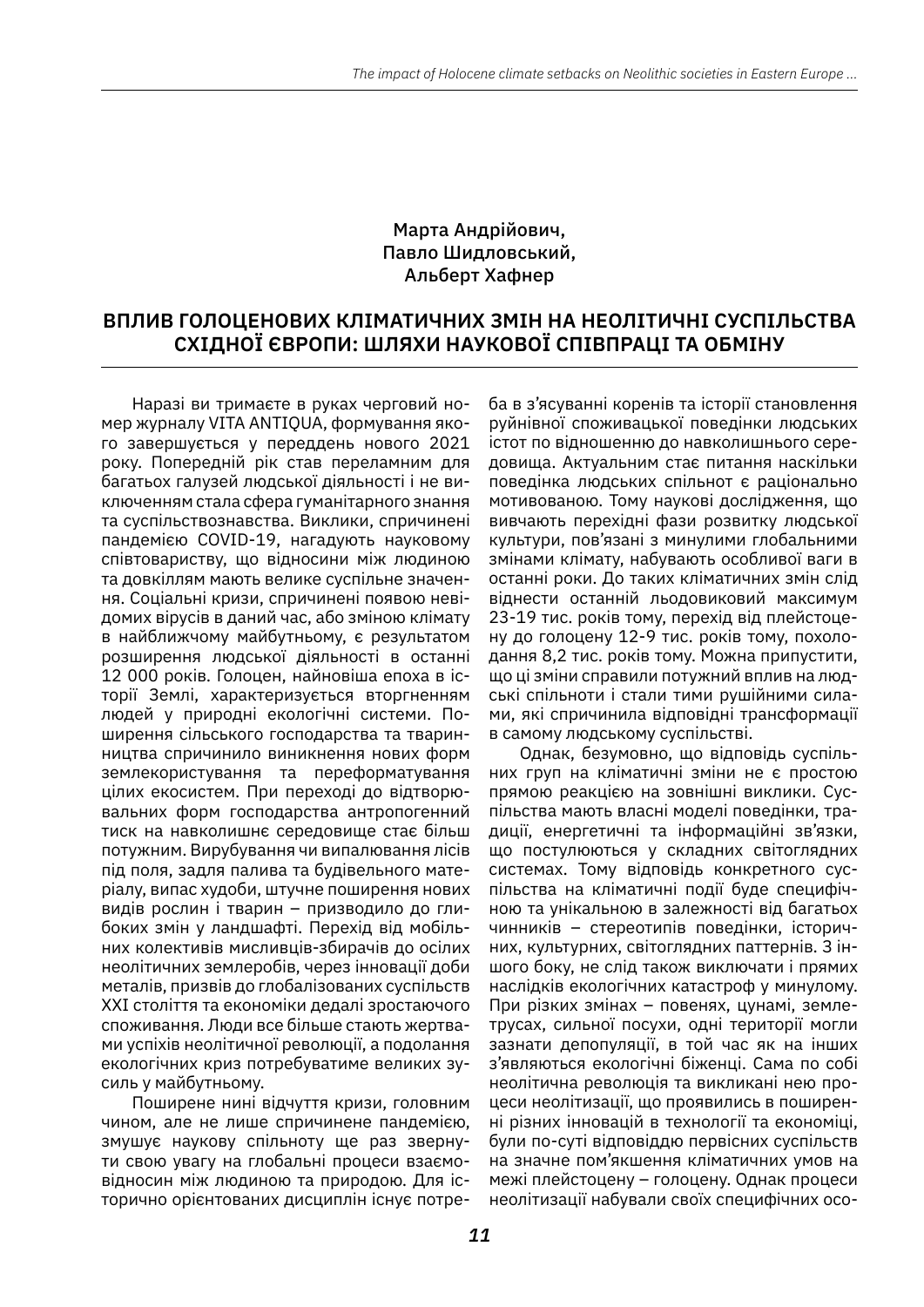бливих рис в кожній окремій господарській системі та групі населення. Так, наприклад, інновації, що виникли в середовищі ранньоземлеробських суспільств Близького Сходу та Балкан (відтискна технологія отримання пластин, керамічне виробництво, землеробство, розписний посуд, металообробка), порізному і в різний час поширювались серед субнеолітичного населення Східної Європи. Разом з тим, означені кліматичні зміни, разом з значними ландшафтними перетвореннями (відступ континентального льодовика, трансгресія морів, зміни в гідросистемах) ставали прямими чинниками міграцій, коли значні території опинялись незаселеними, або коли створювався значний демографічний тиск в певних регіонах.

Дослідження взаємодії природи і соціуму в ранньому голоцені становило один з напрямків роботи проекту інституційного партнерства Network in Eastern European Neolithic and Wetland Archaeology for the improvement of field techniques and dating methods (NEENAWA). Програма об'єднала науковців з дослідницьких центрів Швейцарії, Північної Македонії, Росії та України. Одним із фокусів проведених досліджень стало вивчення взаємодії поселенських структур з гідромережею в неоліті Східної та Південної Європи. Результати робіт широко висвітлювались на наукових семінарах та зустрічах у Швейцарії, Північної Македонії, Німеччині, Литві та в Україні. Проблемам взаємодії первісних суспільств та навколишнього середовища було присвячено дві міжнародні конференції проведені в Києві:

– ЛЮДИНА І ЛАНДШАФТ : Географічний підхід у первісній археології (3-5 лютого 2016 р.), <http://vovkcenter.org.ua/en/2016-hl/> , <http://vitaantiqua.org.ua/en/archives/200>;

– Археологія річок та озер і первісні спільноти Європи (15-18 вересня 2017 р.) <http://vovkcenter.org.ua/en/2017-wa/> , [http://](http://vitaantiqua.org.ua/en/archives/960) [vitaantiqua.org.ua/en/archives/960](http://vitaantiqua.org.ua/en/archives/960) .

В рамках програми Центром палеоетнологічних досліджень спільно з Київським національним університетом імені Тараса Шевченка було видано низку книг, присвячених питанням взаємодії природи і суспільства в добу первісності, серед яких слід назвати:

– Первісна археологія Нижнього Подесення (Shydlovskyi et al. 2016);

– Міжнародна наукова конференція ЛЮ-ДИНА І ЛАНДШАФТ: Географічний підхід в первісній археології (ed. Shydlovskyi 2016);

– Wetland Archaeology and Prehistoric Networks in Europe / NEENAWA International Scientific Conference (ed. Morozova, Shydlovskyi 2017);

– VITA ANTIQUA 9. ЛЮДИНА І ЛАНД-ШАФТ: Первісна археологія Східної Європи (ed. Shydlovskyi 2017);

– VITA ANTIQUA 10. Prehistoric Networks in Southern and Eastern Europe (ed. Shydlovskyi 2018).

Результати діяльності, проведеної в рамках проекту NEENAWA в період з 2015 по 2020 роки, було задокументовано у колективній монографії та матеріалах конференції:

– Network in Eastern European Neolithic and Wetland Archaeology. Scientific Cooperation between Eastern Europe and Switzerland (Hafner et al. 2020a);

– Settling Waterscapes in Europe : The archaeology of Neolithic and Bronze Age piledwellings (Hafner et al. 2020b).

Певним продовженням розгляду палеоекологічної тематики у вивченні неолітичних спільнот стала організація сесії The Climate Impact on European Neolithic Societies During the 8.2 ky BP Events Near River Basins and Lakes, що була проведена під час віртуальної щорічної зустрічі Європейської Асоціації Археологів (24-30 серпня 2020), де обговорювались питання, пов'язані з економікою та екологією неолітичних прибережних спільнот (Andriiovych et al. 2020). На сесії було розглянуто презентації, присвячені конкретним прикладам існування первісних колективів в умовах кліматичних змін. Основна увага була зосереджена на питанні можливих позитивних чи негативних наслідків для населення та інноваційного потенціалу цих змін. Дана збірка матеріалів включає основну частину презентацій із сесії ЄAA.

Перехід від раннього до середнього неоліту в деяких районах Європи збігається з кліматичною подією, що сталась 6 200 років до н.е. Це кліматологічне явище викликає значний інтерес у спеціалістів різних наукових галузей через значні зміни, які вона спричинила у всьому світі. Екологи, кліматологи, геологи, археологи та дендрохронологи однаково зацікавлені у вивченні цього різкого похолодання, яке тривало від 150 до 400 років. Подія 6 200 років до н.е. характеризувалася зниженням середньої температури, що мало значний вплив на неолітичне населення в цілому: від змін у місцевій культурній, соціальній та економічній діяльності до хвиль міграцій. Згідно з останніми результатами до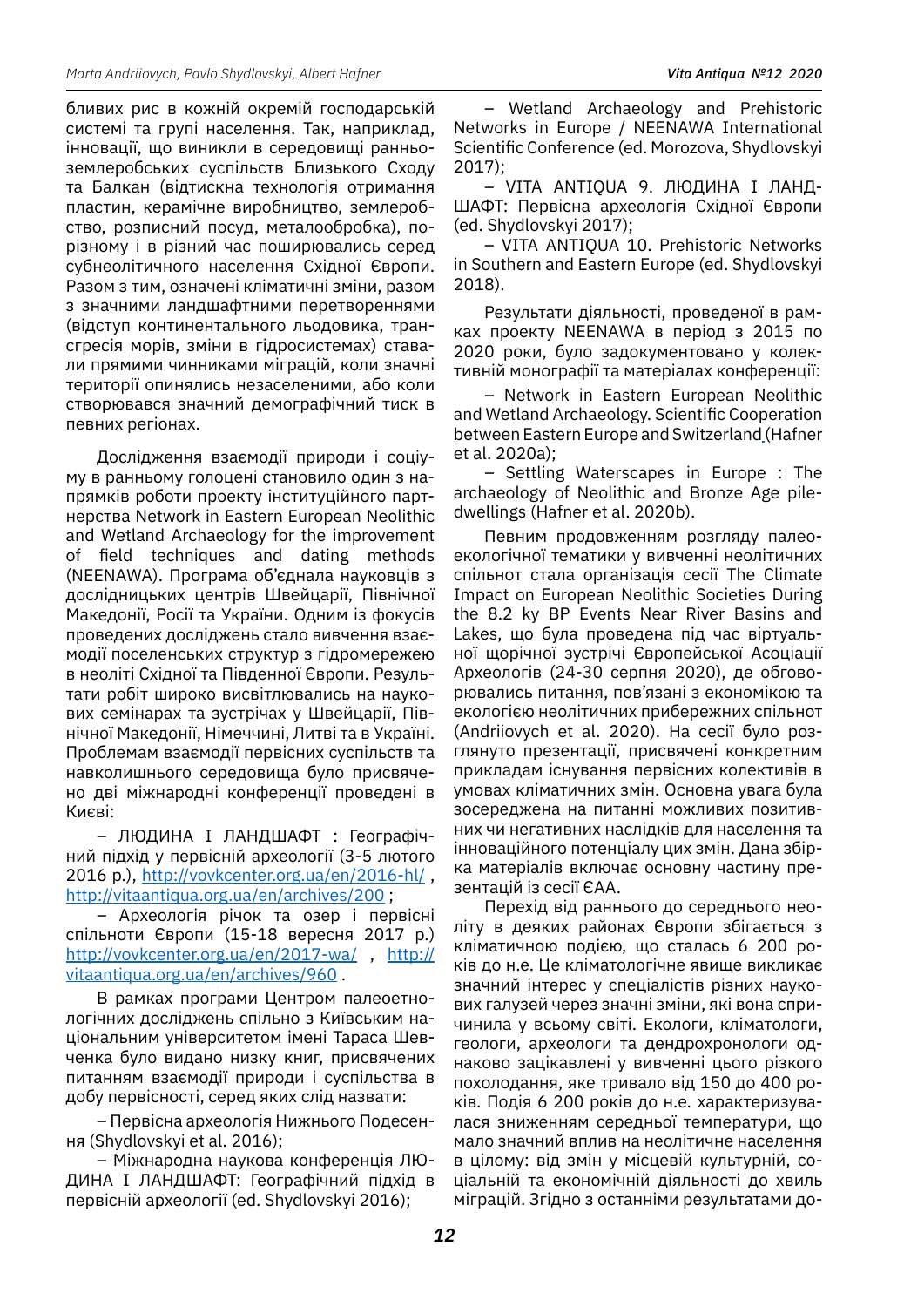сліджень, може існувати певний зв'язок між кліматичними змінами та культурними трансформаціями протягом раннього та середнього неоліту в Європі та на Близькому Сході. Окрім похолодання, значне підвищення рівня моря суттєво вплинуло на прибережні території. Отже, спільноти, які мешкали в цих районах, зазнали особливого адаптаційного тиску. Також у цей час спостерігаються міграційні хвилі ранньонеолітичних спільнот у Східній Європі та на узбережжі Середземномор'я. Наслідки кліматичної події 6 200 років до н.е. можливо помітити в неолітичних культурах на територіях Кіпру, Греції, Північної Македонії, Болгарії, України, Польщі, Іспанії, заходу Росії. Палеокліматичні зміни могли б зупинити процеси неолітизації Європи, але вони спричинили процеси адаптації та поширення інновацій. Це підтверджується тим фактом, що на межі 6-го – 5-го тисячоліття до н. е. деякі спільноти почали виробляти кераміку. В даній збірці наукових праць ми представляємо роботи, пов'язані з тематикою неолітизації суспільств Східної Європи на тлі змінного природного оточення.

Більшість статей у збірці присвячено питанням культурних трансформацій первісних суспільств на тлі глобальних кліматичних змін кінця плейстоценової – початку голоценової епохи, вирішення яких неможливо без ретельного аналізу хронології фінального палеоліту, мезоліту та неоліту. Значну частину статей присвячено дослідженням локальних явищ в розвитку неолітичних та субнеолітичних спільностей та змінам в їхній матеріальній культурі протягом кліматичних подій раннього голоцену, особливо під час похолодання 6 200 років до н.е.

Відкриває збірку робота *Славоміра Кадрова*, в якій проводиться критичний аналіз теорій природного впливу на розвиток первісних суспільств та на міграційні процеси. Автор доходить висновку, що навіть найкраще задокументований вплив кліматичних факторів не був безпосереднім чинником міграцій чи культурних трансформацій. Він є частиною так званих прикордонних умов культурних та цивілізаційних явищ, і може виступати необхідною умовою культурних змін, але ніколи не є достатньою. Реконструкція необхідних і достатніх умов суспільних змін потребує знання образів світу, поширених у певному суспільстві, які включають моральні та практичні варіанти вирішення організаційних і правових проблем у рамках таких важливих сфер як світогляд та релігія.

*Андрійович Марта* зазначає, що деякі наслідки кліматичних змін можна простежити лише в довгостроковій перспективі, головним чином у послідовності взаємопов'язаних подій. В своїй статті авторка стверджує, що одночасно із похолоданням 6 200 років до н.е. суспільства степового Надчорномор'я зазнали глибоких змін, які могли бути спричинені появою нових груп у регіоні. Одними з характерних рис новоприбулих колективів було виробництво кераміки та поширення нової традиції поховального обряду – випростаних на спині поховань з витягнутими кінцівками, яка стає основною для могильників Маріупольського типу.

Праця *Дмитра Кіосака, Світлани Іванової* та *Жанни Матвіїшиної* стосується відтворення кліматичних умов в степовій Україні протягом згаданої кліматичної події та аналізує реакцію неолітичного населення на зміну режиму водності річок та флористичних комплексів. В рамках пам'ятко-орієнтованого підходу автори звертаються до матеріалів стоянки Мельнична Круча, яка містить послідовність шарів, щоохоплює7 500-1 200роківдон.е.Одинзвисновків авторів полягає в тому, що подія 6 200 років до н.е. супроводжувалась потужними змінамиуводномурежимі такихвеликихрічок Причорномор'я, як Південний Буг та Дніпро.

В роботі *Андрія Сорокуна* та *Павла Шидловського* подається спроба аналізу археологічного та екологічного бекграундів поширення поширення кукрецької технології обробки кременю разом з першими навичками керамічного виробництва на території Київського Подніпров'я. Одним з основних результатів проведеного дослідження є висновок про складність міграційних процесів в ранньому голоцені, що проявляється у значній варіативності пам'яток, та у різних комбінаціях яніславицьких, кукрецьких, буго-дністровських та дніпро-донецьких компонентів в крем'яних та керамічних комплексах. Популяційна динаміка відзначалась значними флуктуаціями та нерівномірністю заселеності території Київського Подніпров'я. В основі цієї динаміки стояли глобальні кліматичні зміни, найважливішими серед яких слід назвати похолодання молодшого Дріасу та подія 6 200 років до н.е.

В статті *Ольги Лозовської* та *Катерини Єршової* розглядаються трансформації рис матеріальної культури мисливсько-рибальського населення Волго-Окського межиріччя під час катастрофічних подій 6 200 років до н.е., досліджених на прикладі стоянки Замостя 2. Результати археологічних та палеоекологіч-